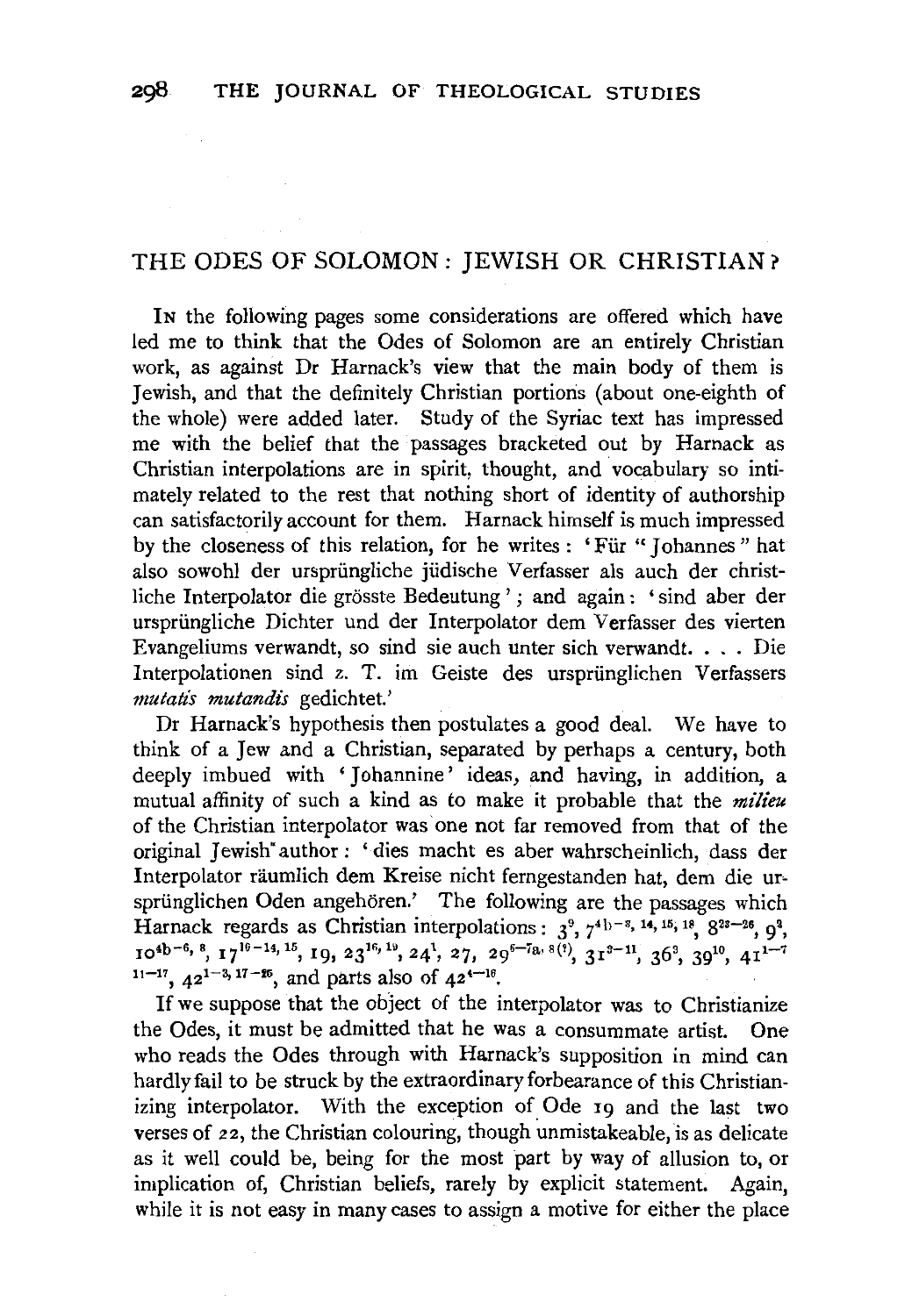or the content of the interpolations, it is also difficult to conceive why so many of the Odes should have been left wholly untouched.

These are some of the general impressions which the Odes have left upon others besides myself. But my present purpose is to shew by particular examples that the Christian element goes deeper than Dr Harnack seems to have observed; while, on the other hand, passages in which he has detected Christianity, are so interlaced in other ways with the rest as to make it impossible to detach them with any degree of verisimilitude. In quoting from the Odes I shall for the convenience of readers usually place in square brackets references to the suspected passages.

I. Ode  $[42^{17-25}]$  is rejected by Harnack from the Jewish *Grundstock* because it obviously treats of the descent of Christ to Hades. Why he does not include verses 15 and 16 in the bracket is not obvious, since they are plainly an integral part of the *Descensus* passage. Perhaps it is because Death and Sheol  $($  = Hades) are also mentioned together in another Ode, in which there is nothing overtly Christian, viz. 15<sup>9</sup>. Of Ode 42, verses 15 to the end have most of the features that are familiar to us from Tischendorfs so-called *Gospel of Nicodemus* part n : Hades is disturbed by the advent of Christ ; and Death vomits Him up, and many along with Him, for He is as gall and bitterness to him : many run to meet Him, and hail Him as the Son of God, begging Him to release them from bonds and darkness. There is no mistaking this : here, in one of our Odes, is a veritable *Descensus* document ; and we shall not be justified in relegating it to a later date than the rest until, at least, we are sure that the collection contains no other reference to the descent to Hades.

Now in Ode 17, after an allusion in verse 4 to a release from 'choking bonds', and the statement in *vv.* 8, 9 that 'from thence He gave me the way of His goings *(or* steps), and I opened the doors that were closed, and brake in pieces the bars of iron', we read straight on in verse [ ro foll.J, 'nothing appeared closed to me: because I was the door of everything. And I went over all my prisoners to loose them ; that I might not leave any bound or binding . . . and they received my blessing and lived; and they were gathered to me and were saved.'

With the last clause of this passage compare the following from the *Descensus* part of Ode 42 [verse 19]: 'and I made a congregation of the living among his dead.<sup>71</sup> As regards verses 8 and  $q$ —the opening of closed doors, and the breaking of iron bars,—and verses  $[$ 10 foll. $]\rightarrow$ the loosing of prisoners-surely they are integral parts of one and the

1 Cf. *Gosp. Nicod.* Latin A c. 8 (24): 'statim omnes sancti sub manu domini adunati sunt' ; also Latin B c. 9 (25): 'et congaudentes concurrebant sub manibus domini.'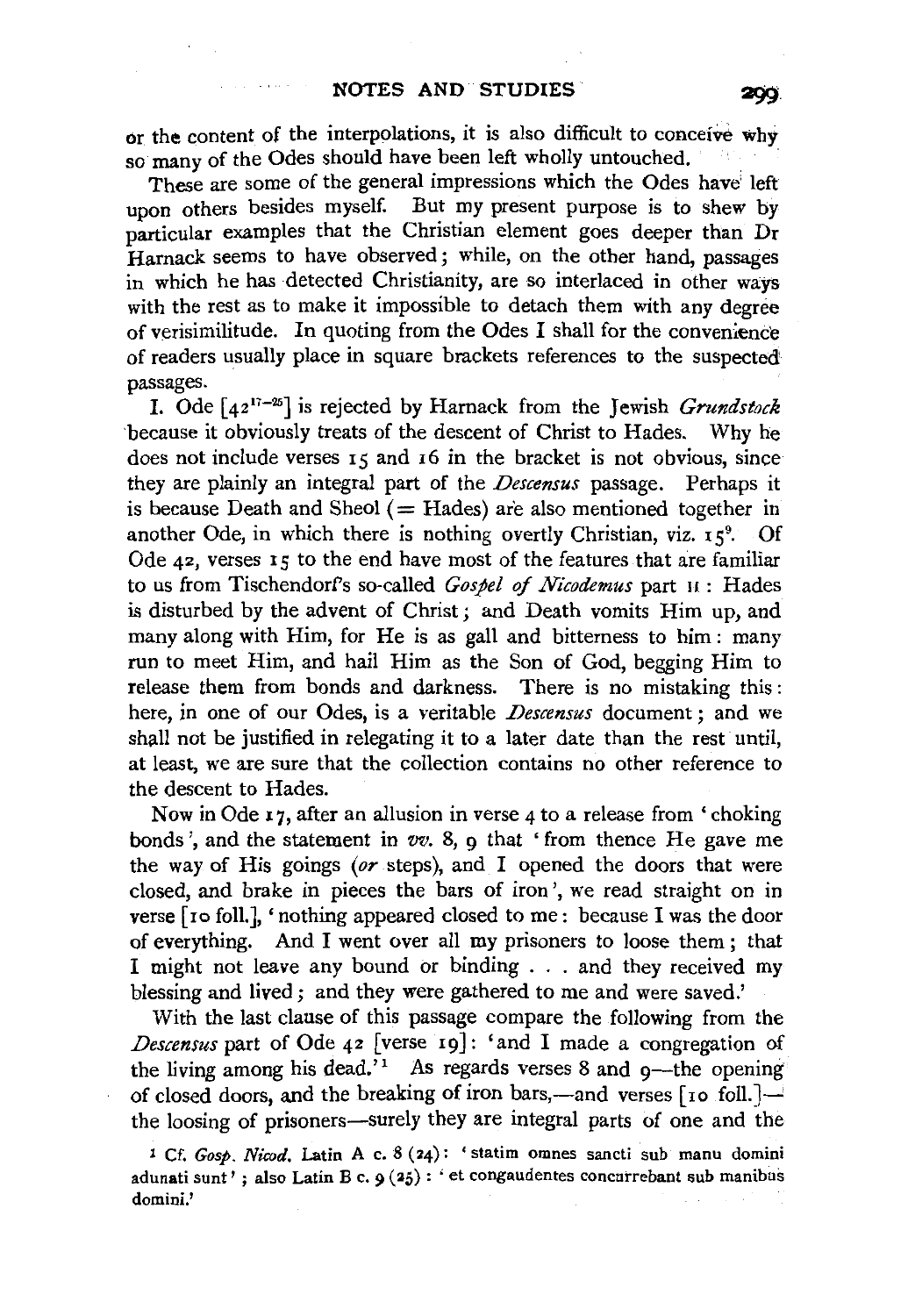same Ode: cf. the *Gospel* of *Nicodemus,* Greek form c. *5* (21): 'And immediately with these words the brazen gates were shattered, and the iron bars broken, and all the dead who had been bound came out of the prisons.'

I now pass to Ode 22, in which Harnack finds no interpolations. It begins : ' He who brought me down from the height also brought me up from the lower (regions).' It goes on in verse *5* foll.: 'He that overthrew by my hands the dragon with seven heads : and Thou hast set me over his roots that I might destroy his seed. Thou wast there and didst help me . . . and Thy hand levelled a way for those who believe in Thee; and Thou didst choose them from the graves, and didst separate them from the dead. Thou didst take dead bones and didst cover them with bodies ; they were motionless, and Thou didst give the energy of life.'

Here we have to ask, what connexion has the dragon with seven heads with the descent to Hades? In the first place it may be remarked that it is needless to trace this dragon further than Apoc. xiii 3, where he appears, as in the Ode, with seven heads ; and on the authority of Apoc. xx 2 we may venture to identify him with ' the Devil and Satan '. Now in the *Gospel of Nicodemus,* Greek form c. 7 (23), Hades addresses Satan thus : '0 arch-devil, beginning of death, *root* of sin, end of all evil.' If the dragon in our Ode then is Satan, we find him alluded to, together with his 'root' ( $=$  sin), in a formal account of the *Descensus*.

There are two other points in the passage quoted from Ode 22 which must now be considered, viz. *v.* 7, the levelling of a way before those who believe, and *vv.* 9, 10, the 'dead bones' (obviously an allusion to Ezekiel). The first of these features appears in a less definite form in Ode 1710 (dealt with above) : 'and from thence He *gave me the way of His goings (or* steps), and I opened the doors that were closed', &c. For further illustration we must go outside our present *Gospel of Nico*demus. A moderate acquaintance with early Syriac literature is enough to reveal the fact that one of the most popular themes among Syriac writers of the fourth century was that of the *Descensus ad inferos.* Any one who will read through St Ephraim's Nisibene Hymns, nos. xxxvlxviii, in the Latin version of Bickell or in the English one given in *Nicene and Post-Nicene Fathers* xiii pp. 193-219, will see at once that the author is using a document which presented practically all the features of our so-called *Gospel of Nicodemus*, though probably not identical with any of the three current recensions. The elaborate dialogues, in which Satan, Sheol ( $=$  Hades) and Death figure, are on exactly the same lines as in our documents, and they can only be explained by the use of a written source. The same is true of a long passage in Aphraates (written *c.* 335), *Hom.* xxii §§ 4-5. This evidence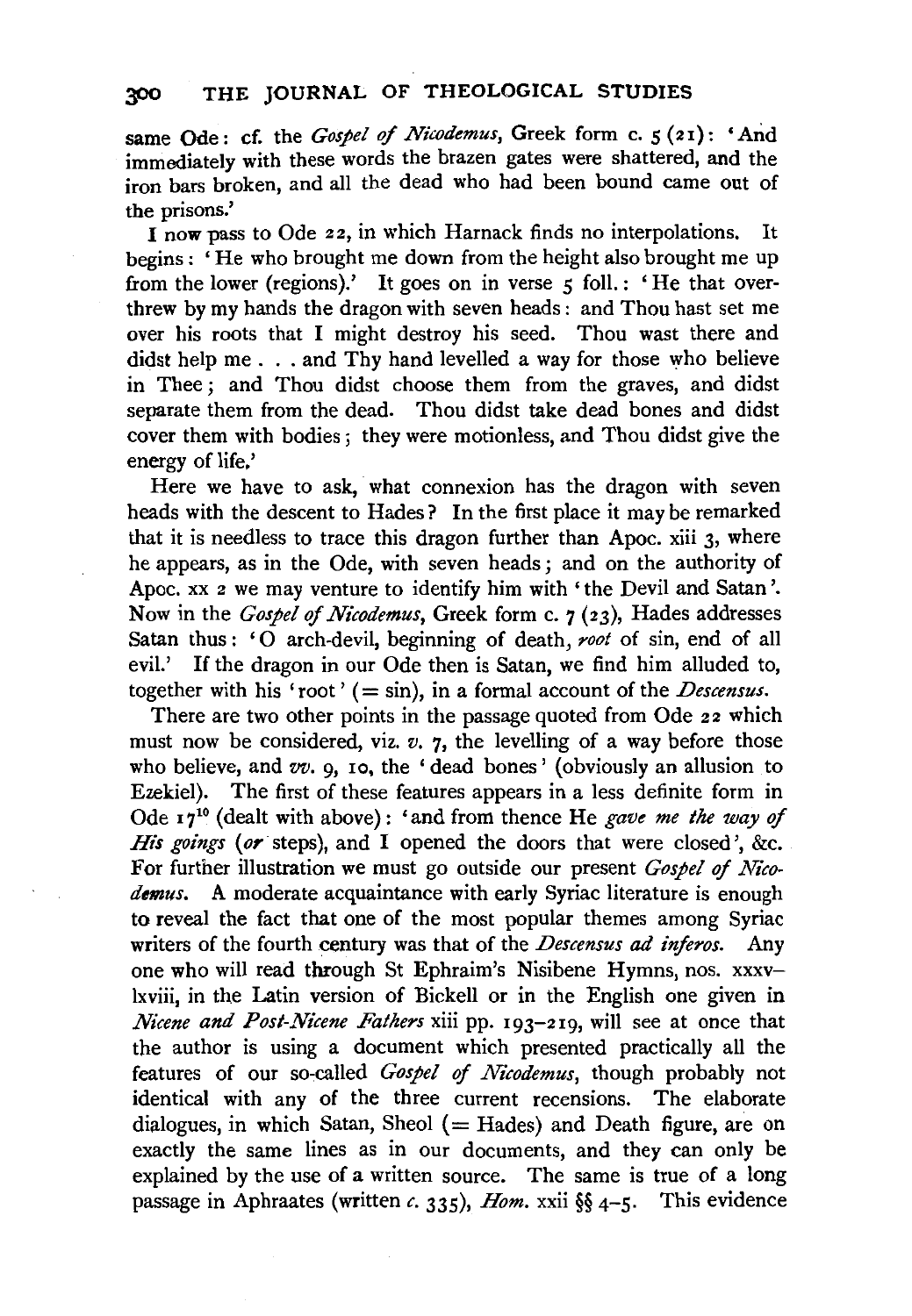of Ephraim and Aphraates for the existence in Syriac of a written account of the *Descensus* in the fourth century explains certain features, not found in our set documents, but shared by several Syriac writers. The most striking of these is the statement that when Christ departed from Sheol He trod a way for the dead to follow in. The following passages will illustrate the occurrence of this idea in Odes 17 and 22.

I. *Acts of Judas Thomas* (Wright, p. 155): 'And Thou didst descend to Sheol, and go to its uttermost end  $[cp.$  Ode  $42<sup>17</sup>]$ ; and didst open its gates and bring forth its prisoners [cp. 17<sup>8, 11</sup>], and *didst tread for them a path* (leading) above.'

2. *Ibid.* p. 288 : 'Thou didst descend into Sheol with mighty power, and the dead saw Thee and became alive, and the lord of death was not able to bear (it), and Thou *di'dst tread for them a path* (leading) on high; and in Thy footsteps all Thy redeemed followed.' On page 187 is a passage which gives us another idea already noticed in Odes  $17^{14}$ and  $42^{19}$ : 'Jesus, right hand of the Father, who hast hurled down the evil one to the lowest limit,<sup>1</sup> and collected his possessions *into one* blessed *flace of meeting.'* 

3· Aphraates *Hom.* xii § 8 (ed. Parisot, col. 524): 'Our Redeemer divided *(or* broke open) Sheol, and shattered her doors, and He went into her midst and opened them, *and trod a way before all those who believed in Him.'* 

4· St. Ephraim *Homily on our Lord* (ed. Lamy, vol. i p. I45; English transl. in *Nicene and Post-Nicene Fathers* xiii p. 305): 'And He departed from Sheol, and took up His abode in the Kingdom, that He might *seek out a path from Sheol.'* 

Here are four passages, from three different writers, all making in effect the same statement, that Christ trod a way for the dead out of Sheol. In the passage from Aphraates xii we have the idea in a form which is very close indeed to that found in Ode 22<sup>19</sup>, viz.: 'and (He) trod a way before all *those who believed in Him.'* 

The second point for illustration in Ode 22 is the reference to the quickening of the dead bones. This is not found in the *Descensus*  documents printed by Tischendorf; but it appears in the *Descensus*  dialogues of St Ephraim's Nisibene Hymns (xxxvii) : 'I saw in the valley Ezekiel, who quickened the dead when he was questioned ; and I saw the bones move which were (mingled together) in confusion. There was a noise of the bones in Sheol, each bone searching for its fellow and each joint for its mate . . . unquestioned the voice of Jesus, the commander of (all) creatures, quickened them.' I think it will appear from some of the variants cited by Tischendorf *Evang. Nicod.* 

1 Cf. Ode 4217 : ' I went down with him to the utmost of his depth' ; and *Gosp. Nicod.* Latin A c. 7 (24) : 'et firma ima carcerum confregit.'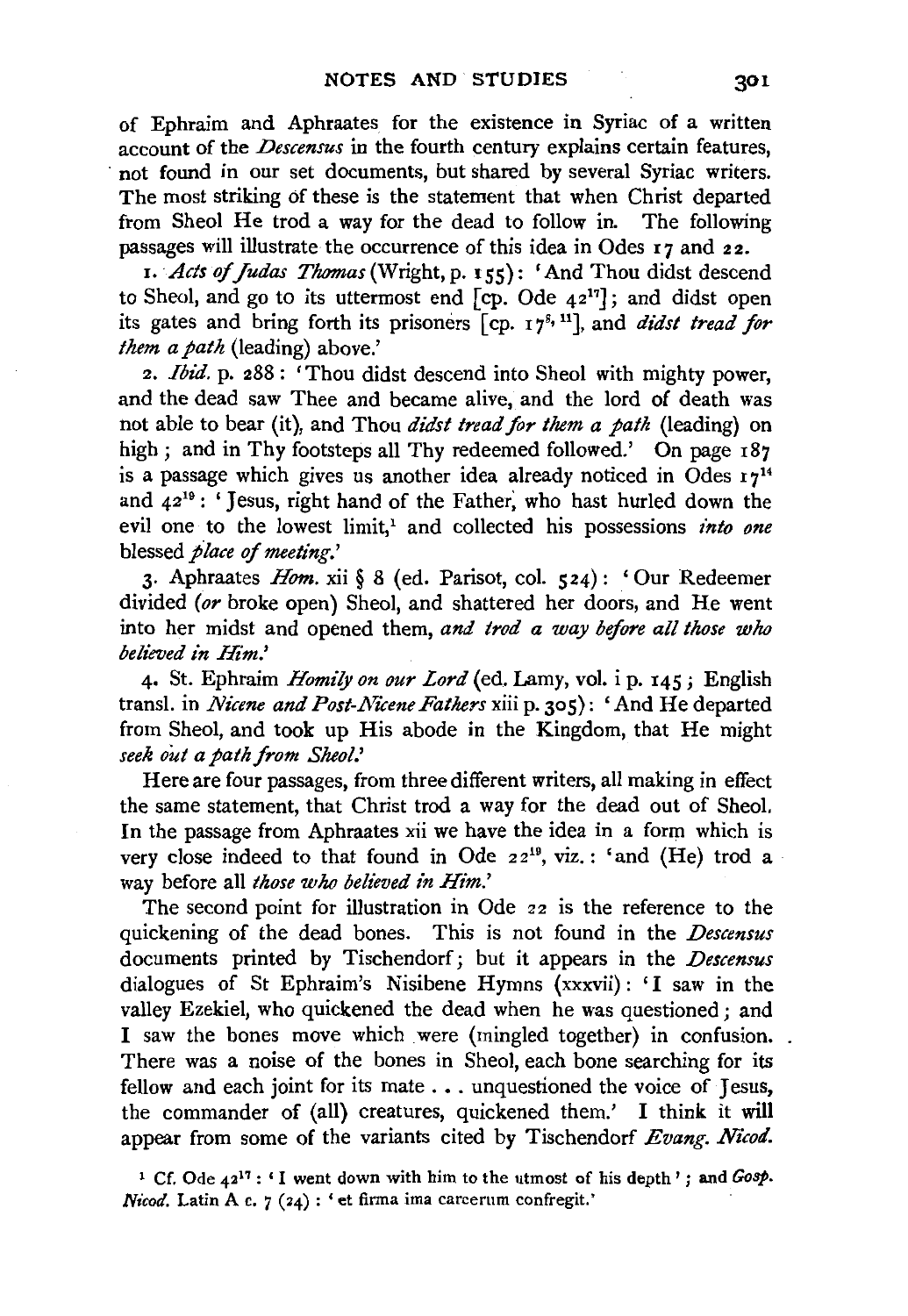Latin A c.  $4$  (20) no. 3 that Ephraim is here reproducing a written source: cp. his 'questioned ... unquestioned' with the • divinis precibus ..• sine precibus' of the Latin document. In these Hymns we also find Satan addressed by Death as 'Dragon' (Hymn lvii), the Syriac word *tannin* being the same that is used in Ode 22.

The evidence here brought together leaves no doubt in my mind that Odes I7 and 22, equally with 42, deal with the descent of Christ to Hades. But they do not, I think, exhaust the allusions to this subject in the Odes. The mention of Death and Sheol together in  $15^{\circ}$ , as in the *Descensus* portion of 42, has already been pointed out. Ode 3I, I believe, also refers to this event: cp. *v.* 6 'come forth ye that have been afflicted, and receive joy, and possess your souls by His grace ; and take to you immortal life'. The next verse  $(7)$  should, I think, be translated: 'and they made me a debtor to him (sc. Death) to whom I was not a debtor.' (For the omission of the usual' referring' pronoun and preposition *leh,* see Noldeke *Syr. Gram.* § 347.) Again, Ode 2I appears to me to be put into the mouth of the risen Christ, who is released from the bonds (of death ?), clothed in light for darkness, and acquires *'members* free from sorrow and affliction and pain'. With this compare [I 714] 'because they were to me as my *members,* and I was their head'. Ode 33 also is intelligible as a message to the dead. The key to this interpretation lies in *v.* 2 : ' and He destroyed perdition from before Him, and spoiled<sup>1</sup> all its belongings.' The spoiling of Death, or Hades, is a feature of the *Descensus* emphasized by Aphraates in his most elaborate passage on this subject, Hom. xxii  $\S$ 4: 'and He went in to him (Death) and began to spoil his possessions'; and again : ' He oppressed Death by spoiling of his possessions.'

II. In Ode II, in which again Harnack finds no interpolations, we have a description of Paradise, which presents practically all the features found in the *Apocalypse qf Peter.* The following parallels will illustrate this statement (I quote from the edition of the *Apocalypse* by Robinson and James, p. 49).

great space.' His Paradise.' *v.* 20: 'for there

## Peter. Ode 11.

'The Lord shewed me a very *v.* I4: 'and He carried me to is abundant room in thy Paradise.'

' The air there was illuminated *v.* 12 : 'And the Lord was like with the rays of the sun.' sun shining on the face of the land.'

1 This is the literal meaning of the word; while that rendered 'belongings' means 'preparation', or 'things prepared': it is sometimes used for 'a meal', but naturally applies to any kind of acquired property. The Greek may have been σκεύη: cf. Matt. xii 29 τα σκεύη αύτου άρπάσαι.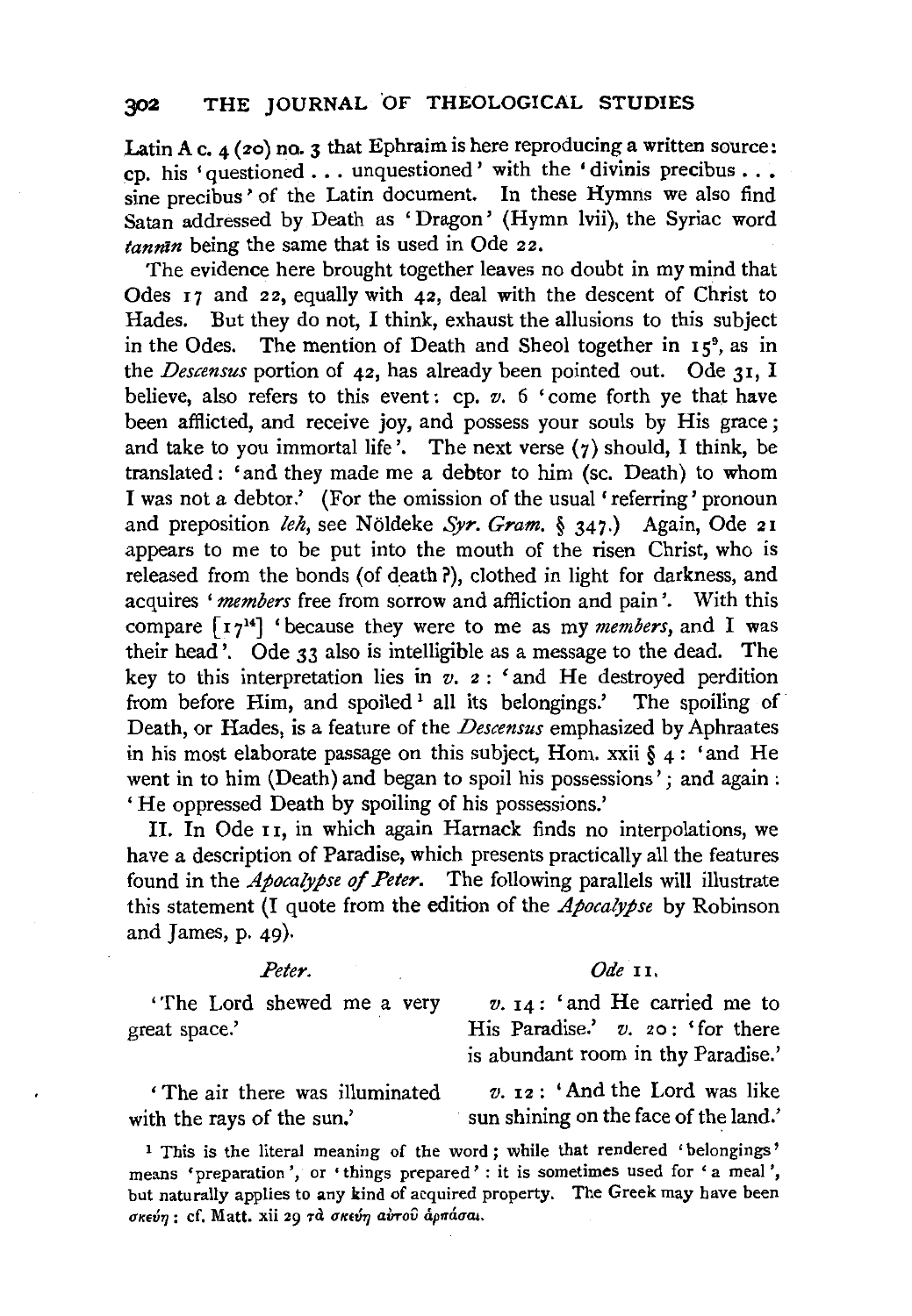' And the earth itself blossoming with unfading flowers . . . and . . . plants ... bearing blessed fruit.'

' And so strong was the perfume that it was borne to us even from thence.'

' And the dwellers of that place were clad in the raiment of the angels of light.'

'And with one voice they praised the Lord God.'

### *Peter. Ode* II.

*v.* II: 'and I became like the land which blossoms and rejoices in its fruits.'

*v.* 13 : 'and my breath enjoyed the pleasant odour of the Lord.'

*v.* Io: 'and the Lord renewed me in His raiment, and possessed me by His light.'

*v.* 15: 'and I worshipped the Lord on account of His glory.'

III. Ode  $7^{16-17}$  I translate thus : 'For knowledge He hath set as His way. He made it broad and Ite made it long, and He brought it to all perfection. And He set in it the footprints of His light; and I *(or*  it : sc. 'knowledge ') walked from the beginning to the end.'

With the thought and language of these verses is connected a whole series of passages in the Odes, from the ' interpolated ' and 'uninterpolated ' parts alike. First, it is to be noted that Dr. Harris's *'traces*  of light ' are literally *'footprints* of light'. The fact that the same striking metaphor is found in 107 also ('and footprints of light were set upon their heart, and they walked in my life and were redeemed '), is perhaps the reason why Dr Harnack has kept these two verses of Ode 7 as part of the original work, while he brackets out the two preceding verses and the one following. The thought in the two passages is clearly the same : *'footprints* of light ' are left on the road, or in the hearts, of believers to guide them in the way in which they are to ' walk'. Compare again Ode 29<sup>6-7</sup> ['For I believed in the Lord's Messiah, and it *(or* He) appeared to me that He is the Lord; and He shewed me His *sign],* and *led me by His light'.* The words in brackets are regarded by Harnack as interpolations.

I now turn to Ode 39, which begins : 'Great rivers are the power of the Lord : and those who despise Him they carry headlong.' But, it is said ( $vv$ . 5, 6), 'those who walk on them without blemish shall not fear, for a *sign* on them is the Lord ; and the *sign is a way* for those who cross in the name of the Lord.' Here again, as in  $[29^7]$ , we have the Lord's 'sign' as a guide in the way. What is this sign? The answer is found in *vv.* 8 ff, which I translate thus : ' The Lord bridged them by His word, and He walked and crossed them on foot. And His *footprints* remain on the waters ; and they are not effaced, but they are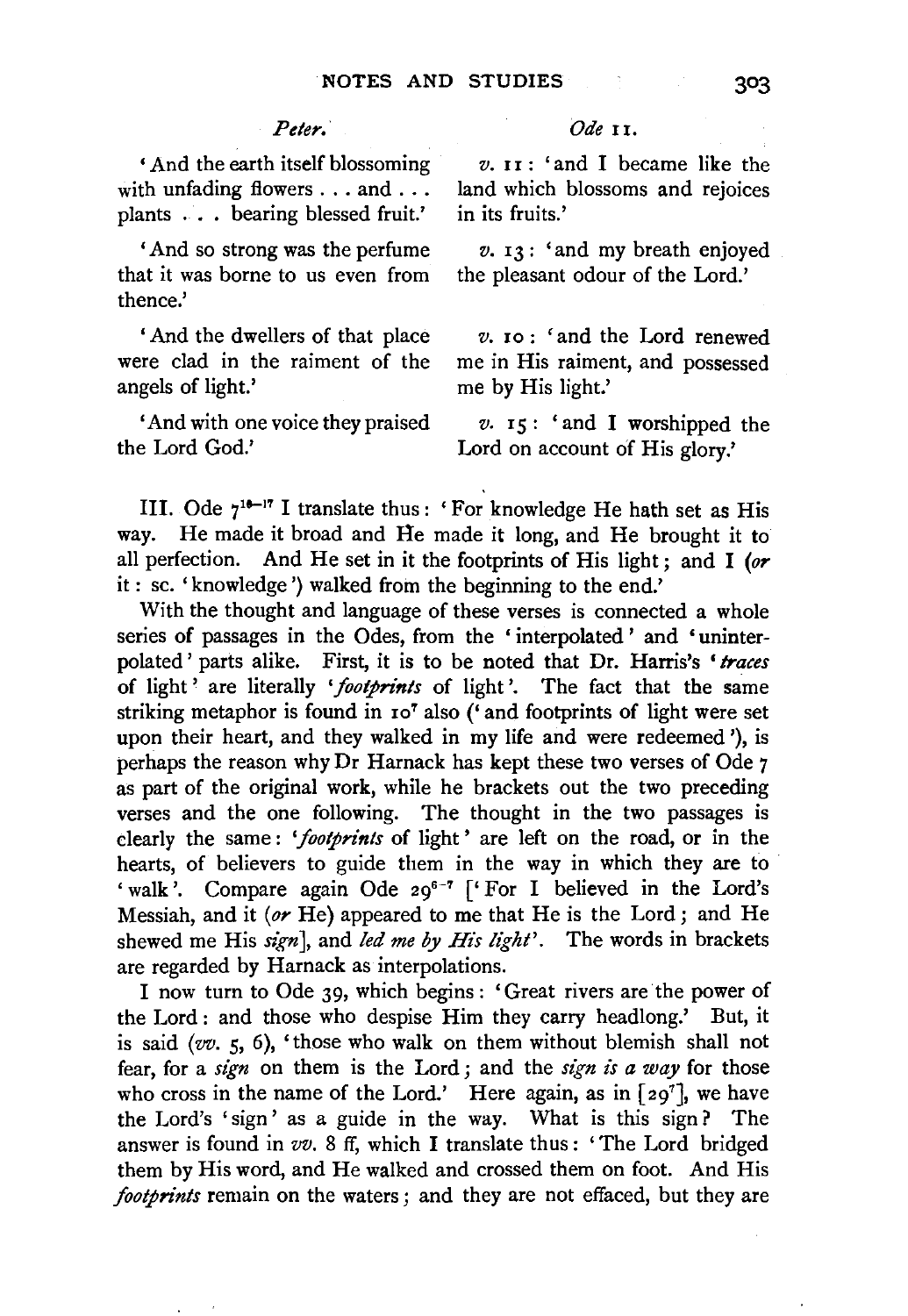like a (piece of) wood<sup>1</sup> which is established in truth (or with firmness). [And on this side and on that the waves were lifted up; but the *footprints* of our Lord the Messiah remain, and they are not obliterated neither are they effaced.] And a way was set for those who cross after Him.' The brackets again mark 'interpolations'. Here we have the 'sign' of Ode [ 297 ] identified with the 'footprints' of Odes 7 and 10; and the thought connected with them is still the same-marks in the way for those who come after. But in  $39$  a further figure is introduced : these footprints are compared to a  $\xi \hat{\nu} \lambda$  firmly set up: by which is evidently meant some sort of road-post, either for direction, or simply to mark the boundary of the road. This figure may be illustrated from a Syriac writer. Philoxenus of Mabbogh († c. 523) opens his seventh Discourse thus (I quote Dr Budge's translation<sup>2</sup>): 'The way of the rule and conduct of Christian life hath been trodden and made smooth by the example of the righteous men of old for whosoever wisheth to travel therein, and the marks of the footsteps of those who have before gone thereupon are before us, that we ourselves may go forward therein with ease. And like *sign-posts* and mile-stones which are set by the side of a natural road, that they may define [lit. 'shut in'] the place wherein the passers by are to travel, so are the examples and types of the men of old', &c. The word for 'sign-posts' is  $\overline{\phantom{a}}$ , from  $\overline{\phantom{a}}$ , 'to know', and it naturally denotes a notice of some sort. From its etymology, and the fact that it is coupled with ' mile-stones ', it can hardly mean posts set at short intervals to keep vehicles on the road, though this is suggested by the context.

In Odes 7, 10, 29, and 39 we have now got the following equation: ' footprints of light' = ' footprints' =  $a$  ' sign' to mark the way =  $a$ wooden road-post. We may now turn to another passage, Ode  $42^{1-2}$ (also bracketed out by Harnack). I translate as literally as possible: 'I spread forth my hands and drew near to my Lord. For the extension of my hands is His *sign* : my spreading forth is the outspread *wood*  which is hung over (or on) the way of the Upright (or straight) One.'<sup>3</sup> The three short verses of Ode 27 are nearly identical with this; and I suspect that Ode 27 is only the beginning of Ode 42, once copied out of place and afterwards regarded as a separate Ode. In the last clause of the passage just translated Zahn has suggested an alteration of the text which gives the sense, 'on which the Beloved was hanged'. This

<sup>1</sup>It is a mistake to translate ~ ' tree ' : it means rather any piece of wood that is not growing in the ground, no doubt translating  $\zeta\acute{\nu}\lambda$ ov.

<sup>2</sup>*Discourses of Philoxenus* vol. ii p. 184: the text is in vol. i p. 191.

<sup>3</sup> This is very awkward, and I suspect that the original reading was  $\lambda_r$ , not Jj;Lp. This gives the natural sense' over the *straight* way': see the expression 'straight way' in 387, translated ' right path' by Dr Harris.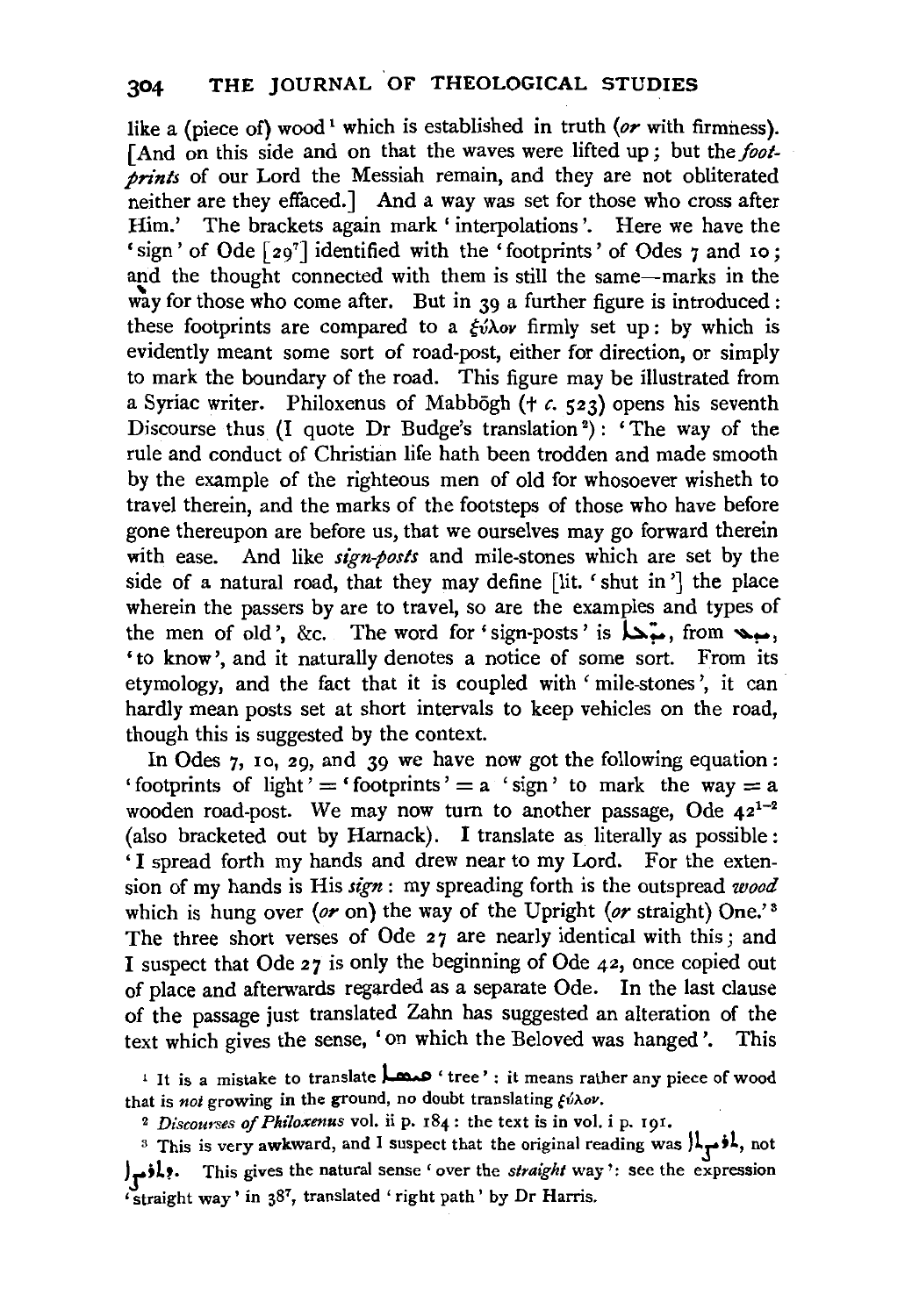emendation is a violent one : but it well illustrates the difficulty there is in understanding the passage if we regard it (as it is usually regarded) as a direct allusion to the cross. A piece of wood hung up over a way involves the idea of some sort of roadside direction. And that this is really the meaning is, I venture to think, made practically certain by the foregoing passage from Ode 39, where the 'sign' of Christ's footprints on the water is compared to 'a  $\xi v \lambda o \nu$  established in truth *(or* firmly fixed)'. The cross may very well have been in the writer's mind also ; but it does not satisfy the language in which the figure is couched. I would paraphrase the passage thus : ' I, standing with my hands outstretched, am the Lord's sign,—like a piece of wood hung up over the way.' Taken thus  $vv$ .  $1-3$  explain  $v$ .  $4$  also: 'and I became of no use<sup>1</sup> to those who did not hold by<sup>2</sup> me.' The roadsign is useless to those who do not observe its directions : just as in  $39^2$ those who despise the Lord are carried headlong, but  $(v, 5)$  those who are blameless do not fear, 'for the sign in them (the rivers) is the Lord.' Note that the word for 'sign' in both these Odes is not in any way connected by Syriac usage with the cross or the sign of the cross.

I think it will appear from this investigation that Odes 7, Io, 27, 29, 39, and 42-in their 'interpolated' and 'uninterpolated' parts alikeare linked up by a chain of ideas and expressions which can only be explained satisfactorily by supposing them to have one and the same author. On the count of mere language we may connect two more Odes with the group, viz. 6 and  $11$ ; for while we read in  $7^{17}$ : 'And He set upon it the footprints of His light ; and I walked therein (i.e. in the way of knowledge) *from the beginning to the end'*; we find in 6<sup>4</sup>: 'for thus it was *from the beginning, and* will be *to the end*'; and in  $11^{3,4}$ : ' I ran in His way in His peace, even in the way of truth : *from the beginning and even to the end* I acquired His knowledge.'

IV. In Ode  $3^{8-9}$  is an obscure passage which I translate thus: 'it (truth) shewed me all the poisons of error and the plagues of death 3 which (men) suppose to be sweetness—and the corrupter of corruption. I saw while the bride that is corrupted was adorned, and the bridegroom who corrupts was corrupted.'<sup>4</sup> Then in *vv*. 10, 11 we have in the true apocalyptic style: 'And I asked the Truth, Who are these? and it answered me : This is the Deceiver and the Error ; and they *imitate* the Beloved and his bride.' Dr Harris renders 'and they *are alike in* the Beloved

t Not ' of no account' (Harris) : مصمة , means 'useless'.

<sup>2</sup> The participial form **0001**  $\omega$  $\leftrightarrow$  expresses the continued action of holding on to ; and the verb admits of the sense ' keep ', ' observe '.

s In the Syriac text there is an obvious displacement, 'of death ' coming after 'sweetness'.

 $4$  I can only translate by reading ~~ for ~~~~ for ~~

VOL. XIII. X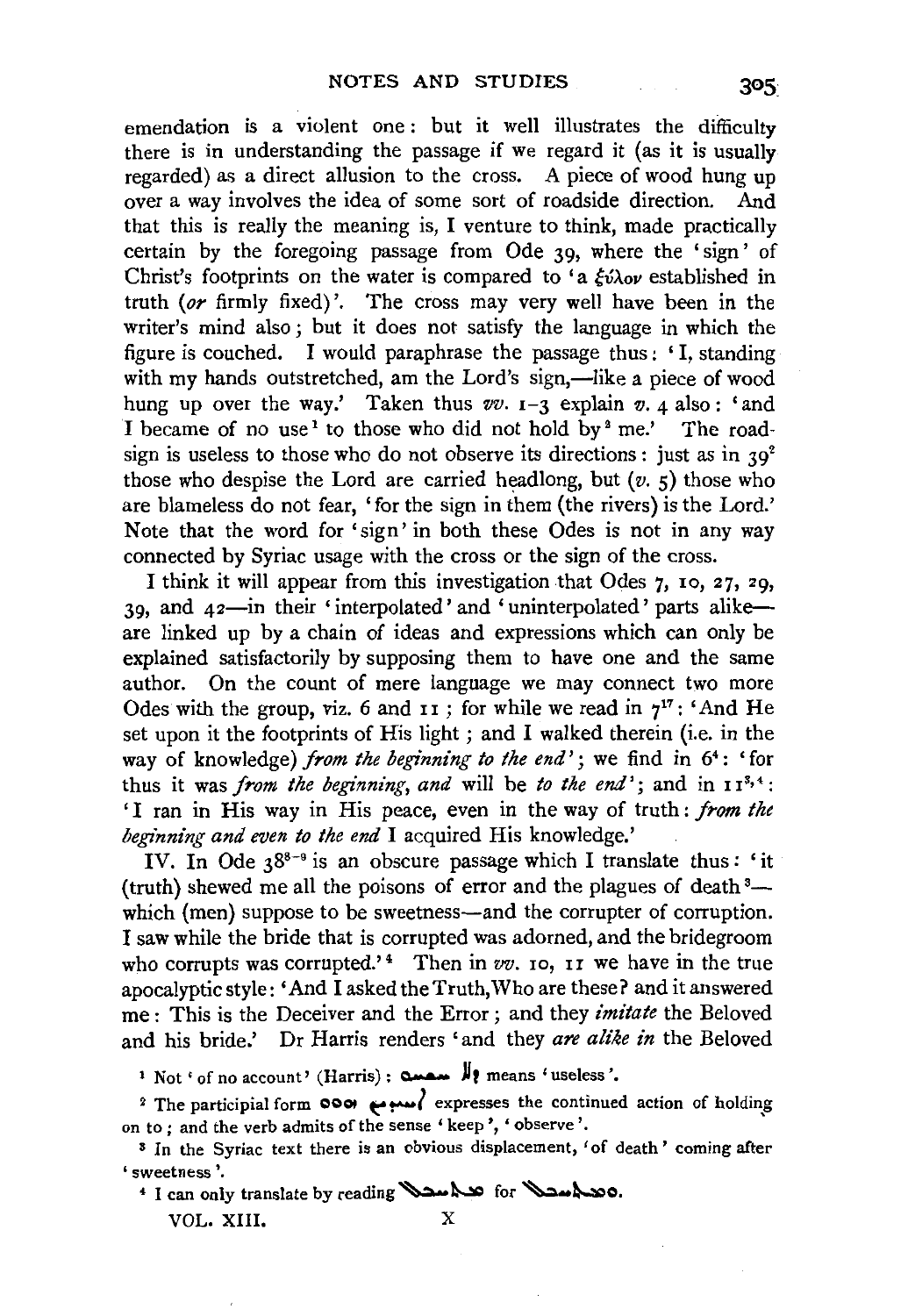and his bride'. But this is a mistranslation which obscures the whole sense of the passage: the Syriac verb  $\lambda$ ! followed by the preposition . regularly means 'to imitate', as may be seen from most of the N.T. passages in which the Peshitta translates  $\mu\mu\omega\hat{\nu}\mu\omega\omega$  or  $\mu\mu\eta\tau\eta\varsigma$ . The Greek word was without doubt  $\mu\mu\omega\hat{v}$ rat. Thus the whole complexion of the Ode is altered; and we have an idea which can scarcely be anything but Christian : that of a male and female Antichrist who pass themselves off as the Beloved and His bride-Christ and His Church (?), or, in the language of the Apocalypse, the Lamb and the bride of the Lamb.

V. Ode 28 contains two very suspicious coincidences with St Luke's Gospel. The first is in the opening figure : ' As the wings of doves over their nestlings' looks like an adaptation of Luke xiii 34. The Syriac word for 'nestlings' is that which translates  $ν$ οσσιάν in the Gospel, and it means 'chicks'. The second coincidence is in  $v \cdot 3$  : 'and my heart is delighted and exults, *as a babe that exults in the womb* of his mother.' The Syriac words for 'babe', 'exults', and 'womb' are those used in the Syriac versions at Luke i 41 to translate *εσκίρτησεν το βρέφος* εν τη κοιλία. Again Ode 22<sup>12</sup>: 'and that the foundation for everything might be Thy rock : and on it Thou didst build Thy kingdom ', will probably strike most readers as an allusion to Matt. xvi r8: even if we adopt the reading 'light' for 'rock' from *Pistis Sophia*,-which, however, looks like a Gnostic substitution.

VI. All the words which lend the characteristic 'Johannine' colouring to the Odes in general are found in the 'interpolations': such are *grace*, *light, life, love, Word.* Moreover, other highly distinctive expressions are found in them. Such are: *beloved, kindness*  $( = \chi_{\rho\eta\sigma\tau\sigma\tau\eta\sigma}$ , as we learn from the Coptic of Ode 25<sup>11</sup>), *Most High, members, perfection, immortal* life, without corruption (apbapros, apbapros), without grudging (apbovos,  $\hat{a}$  $\phi$ *b*<sup>o</sup>vws), footprints.

Further, a characteristic word or expression sometimes assumes further significance, as a mark of style, from its context: thus  $\lceil r^{12} \rceil$  'and I have given my *knowledge without grudging';* 234 'walk in the *knowledge* of the Most High *without grudging'*. [10<sup>5</sup>] 'and it became to me for *praise of the Most High'*;  $29^{11}$  'and I gave *praise to the Most High'*. [4r 6] 'and let our *faces shine* in His light'; 152 'and His *light* hath dispelled all darkness from my *face';* 406 'and my soul *shines* in Him'. Again Odes  $\lceil 27, 42 \rceil$  and 37 begin with the same Syriac words: 'I stretched out my hands.' In  $23^{14}$  and  $\lceil 42^{18} \rceil$  there is the same curious allusion to the *head* and *feet.* Again, five of the Odes end with simple forms of doxology, viz. 11, 16,  $\lceil r 7^{15} \rceil$ , 18, 20.

Before closing these notes I should like to make some remarks on Ode 19, which Dr Harris places, together with the *Descensus* portion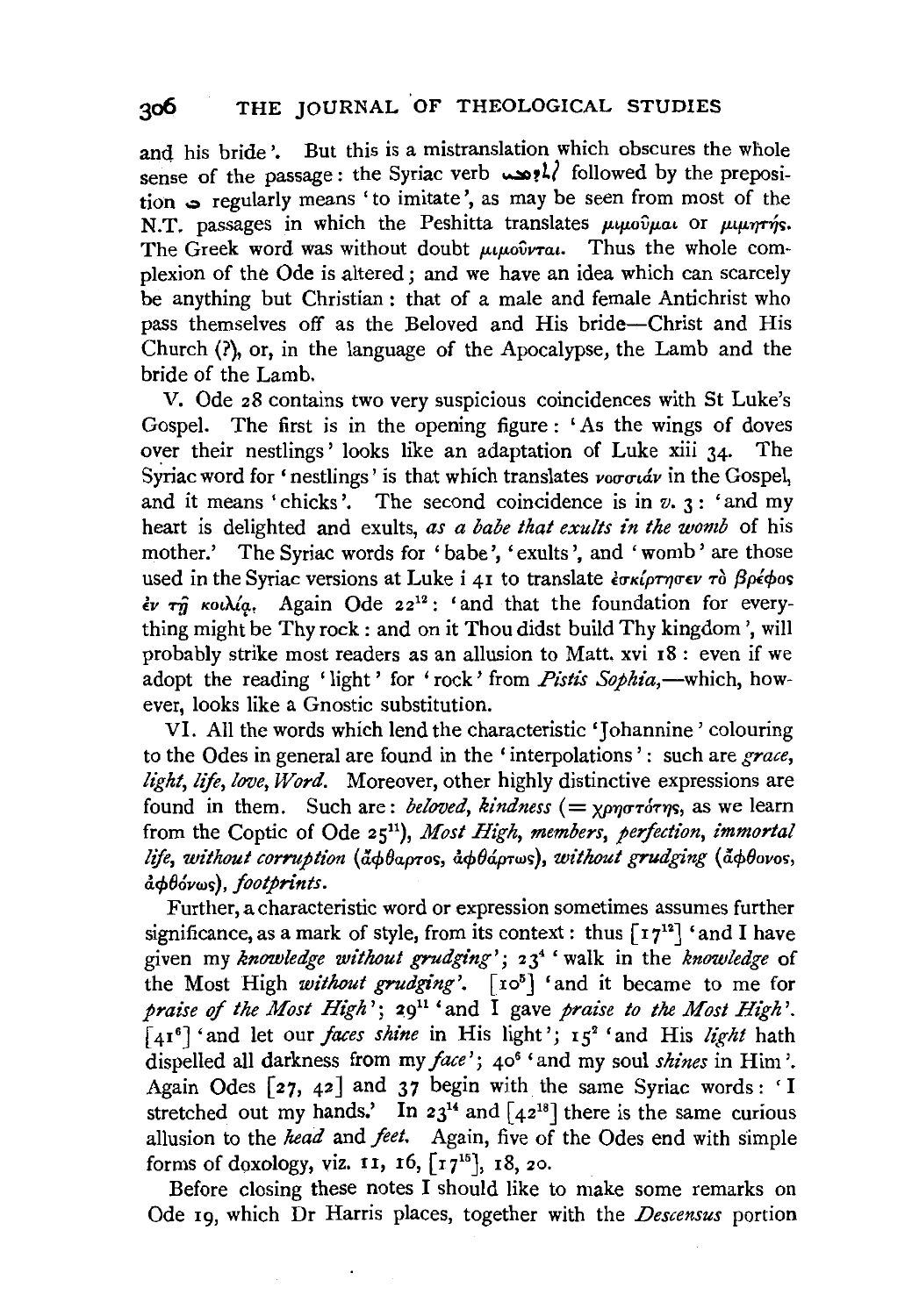of Ode 42, at a later date than the rest. Whether he is justified in doing so will perhaps depend on the date we assign to the whole collection. If I am right in finding three Odes which shew dependence on a *Descensus* document, instead of only one, there will appear good grounds for dating the whole collection not earlier than the middle of the second century. But in any case Ode 19 is a most interesting Christian document, from an age considerably earlier than the end of the third century, where it is quoted and assigned to its present position in the collection by Lactantius: or, as Harnack puts it, 'eine kostbare Reliquie aus einer Zeit, in der man solche Bilder noch wagen durfte und in der Christen (Landleute ?) solche Bilder erbaulich fanden.' Its meaning then deserves careful study ; and I must confess that I do not find Dr Harris's translation of it satisfactory, His first error is the substitution in *v.* 3 of  $\infty$  for the MS reading  $\mu$ . The phrase )c,~ot 4:>~ **»o** is simply Kat o?JK *£8Et;* ,and the following half verse means 'and it was not proper that His milk should be cast away emptily *(or* to no purpose)'. Dr Harris renders 'and it was necessary for Him that His milk should be sufficiently released'. But 'sufficiently' would naturally be صحيح , while the verb المعدل means 'to cast down', or 'away', and cannot be so weakened as to mean 'release'. In  $v$ . 4 the Holy Spirit opens Her<sup>1</sup> own, not the Father's, bosom ( $\kappa \delta \lambda \pi \sigma \nu$  must have been the Greek word), in order to catch the milk, that it may not be spilt. In *v. 5* Dr Harris's translation ('and those who receive in its fullness are the ones on the right hand') is quite ungrammatical : the meaning is 'and those who receive (it) are in the perfection of the right hand', i, e. are in the perfect state of God's elect, who are set on His right hand. Compare Ode  $8^{21}$ , 'and by my right hand I set my elect ones.' In *v.* 6 Dr Harris has apparently not adverted to the fact that **J.** ... 'womb', is feminine, and obviously the subject of the fem. verb  $\lambda$ , Hence he supplies a subject: '[The Spirit] opened the womb of the Virgin': thus cutting the Ode in two, and giving colour to the view that the second half, relating to the Virgin Birth, 'can almost be detached as a separate composition' (second ed, p. 117). But the subject of  $\triangle^{\mathbf{Q}}$  (whatever this verb may mean) is certainly 'womb': so Lactantius, 'infirmatus est uterus virginis.' When this is recognized it simplifies the interpretation of the verb  $\lambda$  itself, which has proved such a *crux* to translators. There is now no need to go outside the Syriac lexicons for a suitable meaning. In the first place the context leads us to expect an active verb, having the same object as the preceding 'and they who receive', i.e. 'it' ('the mixture'), understood in both cases. Such omission of a pronominal object, where it

<sup>1</sup> The Syriac word for 'spirit' is fem.

 $X<sub>2</sub>$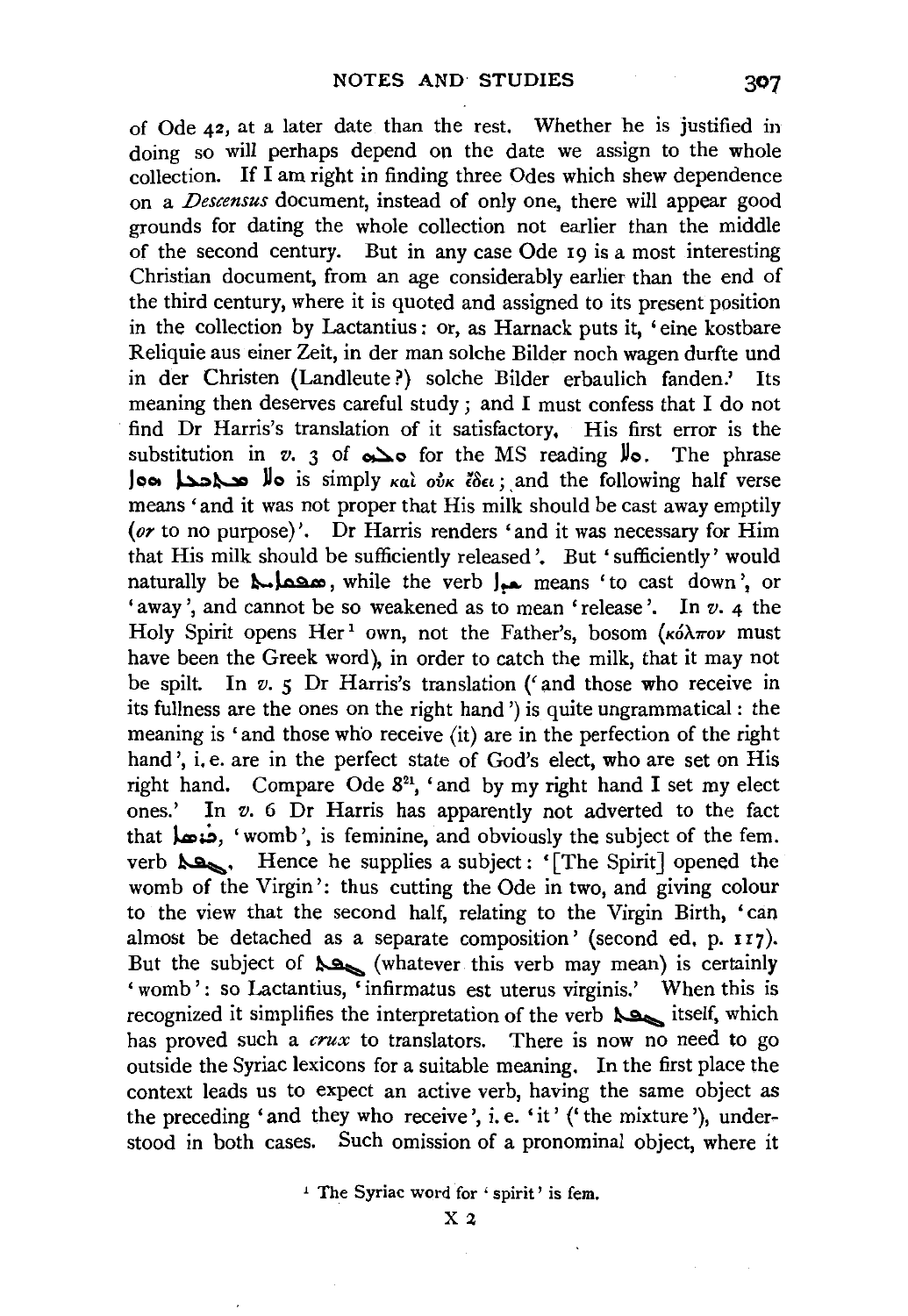may easily be understood, is common in Syriac. In the present Ode this is carried to an unusual extent, since in the last two verses ' Him ' has to be supplied five times in translating. I have little doubt that the verb is  $\sum_{n=1}^{\infty}$ , from the root  $\log_{\alpha}$ . Though well attested, this word is not common, and it probably indicates that there was something slightly peculiar in the use here of the original Greek verb also. Brockelmann's Lexicon gives the following meanings : ( 1) *attraxit, cepit,*  ( 2) *spin"tu duxit, hausit,* (3) *prorupit;* and Brun gives *allexit, rete venatus est, hausit, prorupit.* It is most commonly used as a hunting term, 'to catch in a net'; and there is a corresponding noun meaning 'a net'. The central idea appears to be that of drawing something into, or enclosing it in, a receptacle. In Neh. vii 3 the corresponding verb is found in Hebrew in the sense of shutting doors, and the Peshitta translates by the *ethpa'al* of  $\sum$ . If we might suppose that the Greek word was  $\epsilon_{\kappa\rho\alpha\tau\eta\sigma\epsilon\nu}$ , of which  $\Delta\Delta'$  would be a very good rendering in the present context, it would mean 'caught (it)' or 'took possession of  $(\hat{it})'$ ; and  $\sum'$  would be a slightly more graphic equivalent. Lactantius's 'infirmatus est' is meaningless in the context, and appears to be based on a corruption in the Greek. Frankenberg *(Das*  Verständnis der Oden Salomos) renders into Greek by εξελύθη, which he says 'ist der gebräuchliche Ausdruck für Umkommen vor Hunger'. This is based on Lactantius, and is hardly more intelligible. If I am right in supposing that the Greek word was  $\epsilon_{Kp\alpha\tau\eta\sigma\epsilon\nu}$ , we can account for Lactantius's 'infirmatus est' by a very simple corruption, viz.  $\eta_{K}\rho\Delta\tau\eta\sigma\epsilon\nu$ . But whether this conjecture is right or not, the Syriac verb as it stands gives a sense perfectly in harmony with the context : in fact the meaning which we are almost led to expect. I now translate verses  $3-6$  as follows :-

' And the Holy Spirit milked Him. Because His breasts were filled, and it was not fitting that His milk should be cast away emptily *(or* to no purpose), the Holy Spirit opened Her bosom, and mingled the milk of the two breasts of the Father, and gave the mixture to the world, while they knew (it) not: and those who receive (it) are in the perfection of the right hand (cf. Joh. i 10-12). The womb of the Virgin caught (it), and received conception and brought forth.'

I have already referred to Ode 821 for a parallel to the expression 'in the perfection of the right hand'. The same Ode has also  $(v, 17)$  an allusion to the breasts and milk of God : 'I fashioned their members : my own breasts I prepared for them, that they might drink my holy milk and live thereby.' Dr Harris (second ed. pp. so-51) compares also for the same idea Odes 4, 14, 35· Ode 19 further contains two expressions which are so distinctive of the style of the Odist as to call for special remark. These are 'perfection' (هده هدا) and 'kindness'